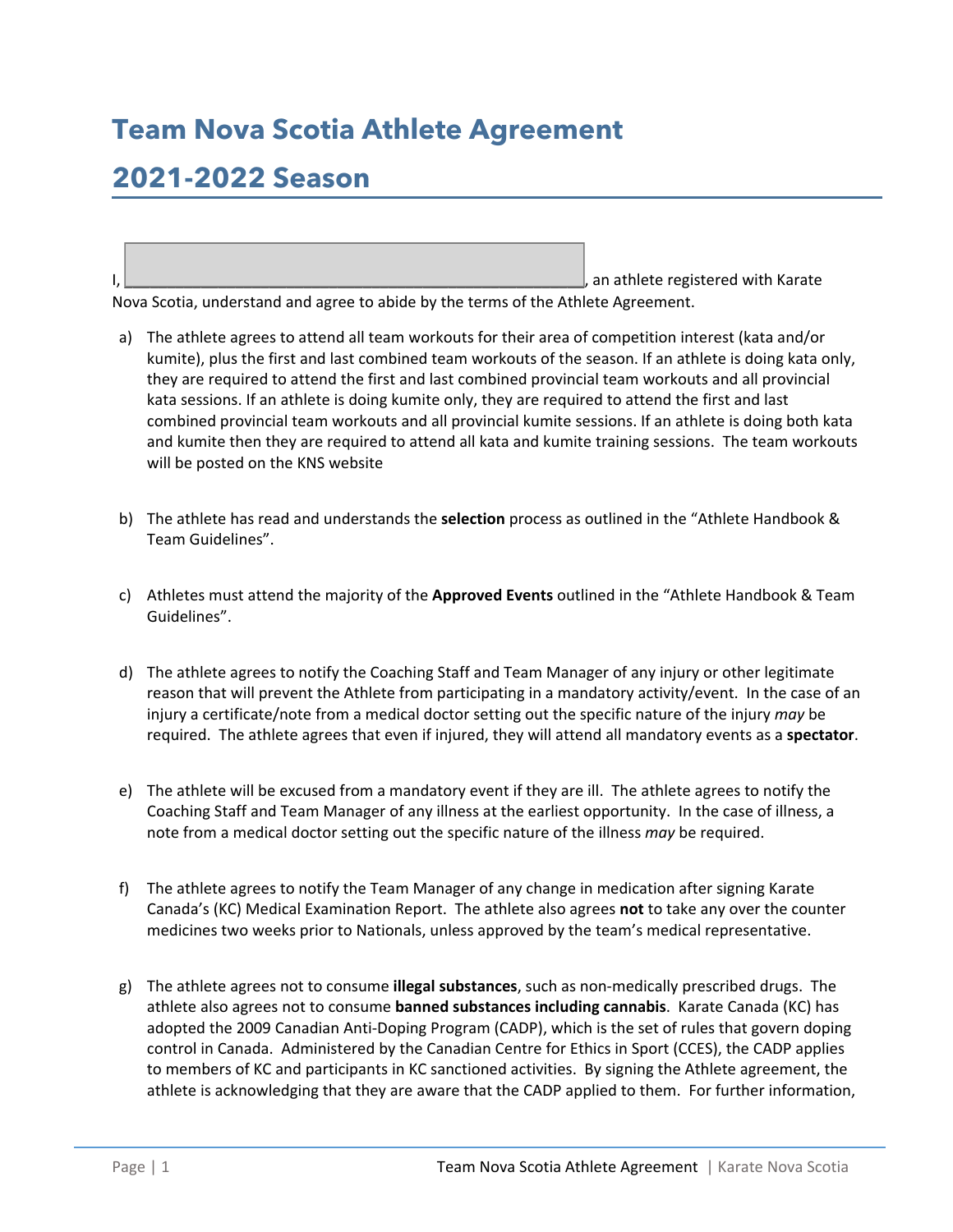please visit the Athlete Zone on the CCES website http://cces.ca/athletezone and the status of cannabis in sport at https://cces.ca/cannabis.

- h) The athlete agrees, if they are under the age of 19 years, to avoid **alcoholic** consumption at any KNS or KC event. If 19 years of age or over, the athlete agrees to avoid alcohol consumption 24 hours before a competition until the close of the competition. The athlete agrees that even after the close of the competition they will avoid intoxication during a KNS or KC event. Any breach of this clause could result in sanctions from KNS and/or KC.
- i) The athlete agrees to ensure that their behavior complies with a **harassment-free** and **abuse-free** environment and the athlete agrees to refrain from any conduct or action that disparages KNS.
- j) When **travelling with the Team**, the athlete agrees:
	- 1) To wear the team tracksuit when travelling with the team, attending team functions, and during the competition.
	- 2) To obey the curfew imposed on all junior athletes. On competition days athletes must be in their room at 10:00 pm and lights out by 10:30 pm; on non-competition days athletes must be in their room at 10:30 pm and lights out by 11:00 pm unless advised otherwise by the Coaching staff.
	- 3) To turn off their cell phone during curfew hours.
	- 4) To attend, on time, all scheduled team meetings, training sessions, team social events and any other activity.
	- 5) To stay at the competition site as a team member until the end of all events unless permission is granted by a member of the Coaching staff.
	- 6) To attend all team meals unless permission to do otherwise is granted by a member of the Coaching staff.
	- 7) To stay at the hotel unless permission to leave is granted by a member of the Coaching staff.
	- 8) Only team members/parents of the athlete are allowed in the athlete's room. If team members are in each other's room the door must remain open. Under no circumstances are strangers or members of other teams allowed in an athlete's room.
	- 9) To keep their room presentable at all times.
	- 10) Abide by the laws of the host Province.
- k) The athlete agrees that, if they are competing in kumite, they will be no more than 3% over their weight class in kumite the week leading up to Nationals. The athlete understands that if they are over by 3% the week leading up to Nationals and/or they do not make their weight class, they will be responsible to reimburse KNS if they received any funding from KNS.
- l) The athlete agrees to have a clean, proper fitting gi, which conforms to the rules. The athlete agrees to have the required equipment when attending any competition.
- m) The athlete agrees to be familiar with the WKF rules governing competitions.